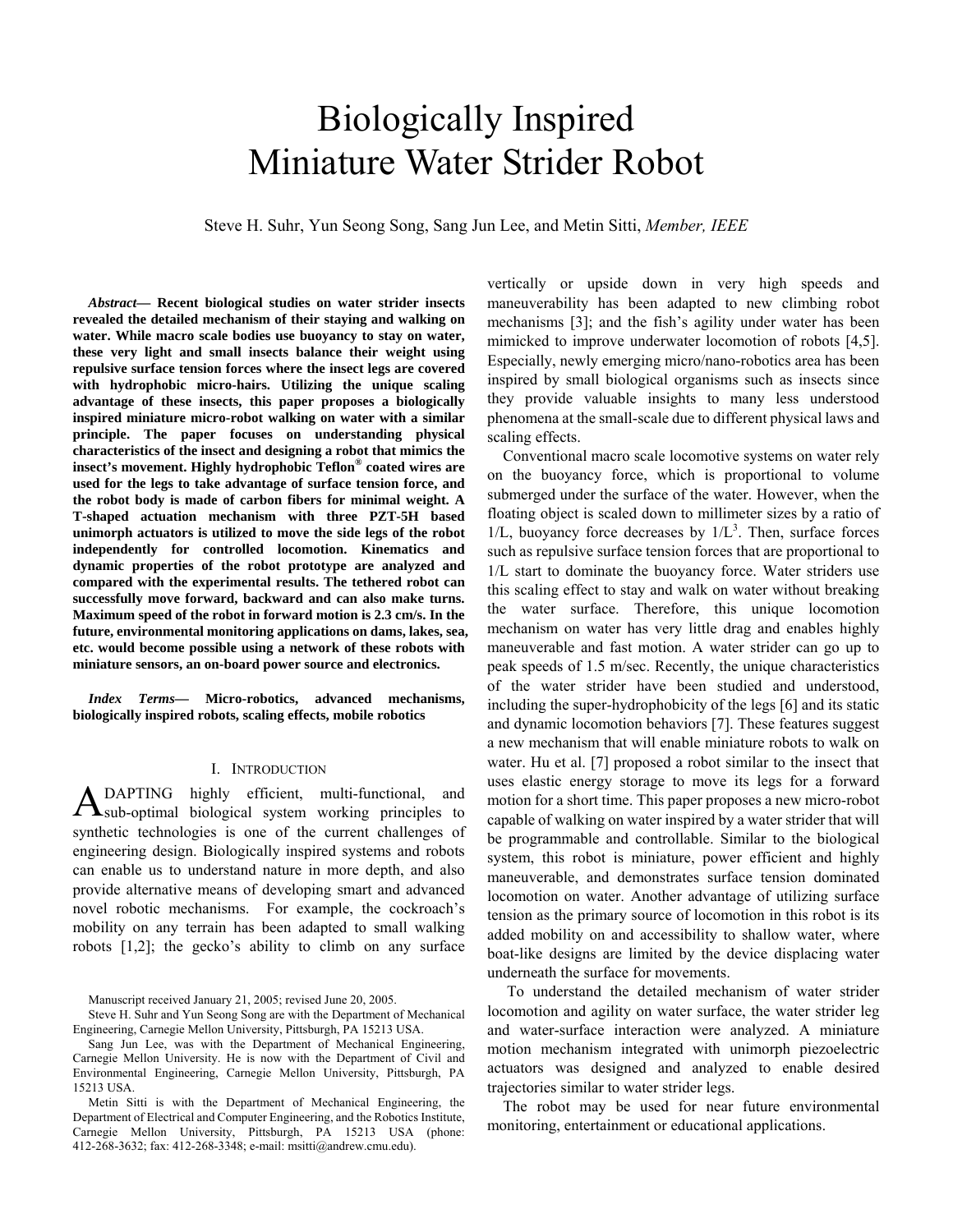

Fig. 1. Conceptual 3-D CAD model of the water strider robot: A, B, C and D are the supporting legs; E and F are the actuating legs; G is the body with sensors, power sources and a wireless communication module; H is the middle actuator; and I and J are the right/left actuators.

#### II. DESIGN OF THE ROBOT

In order to mimic the water strider, the physical characteristics of the insect were considered for robot design. There were two major features of the insect that are of high interest for designing the robot: its ability to stay on water, and the sculling motions of its middle legs that enable movement on water [7]. The whole design process was aimed for the robot to achieve similar functionality.

The conceptual model of the water strider robot is shown in Fig. 1. To reduce the total weight of the robot without compensating structural integrity, three layers of carbon fibers in different orientations are used in the body (G in Fig. 1). Ultimately, this body will include on-board electronics, power source, communication, controller, and sensors. The robot is designed to have four supporting legs (A, B, C, and D in Fig. 1) and two steering legs (E and F in Fig. 1). The appropriate material and shape for the supporting legs to ensure stability on water are studied in Section II.A.

Once the supporting body structure was established, actuator selection for the steering legs was the critical issue. As requirements for such a miniature robot, the steering actuators should be light, compact, fast, have large strain, have enough force output, and have low power consumption. Exploration of possible miniature actuators leads to the following conclusions: Shape Memory Alloy wires are too slow and consume excessive power; Ionic Polymer-Metal Composite actuators do not provide adequate output force and consume too much power; and conventional motors are too heavy. Therefore, piezoelectric actuators were selected for this work. They are fast, light, compact, easy to fabricate, and have low power consumption. Moreover, the simple design and fabrication method of piezoelectric unimorph actuators was most suitable for the water strider robot [8]. However, they have small motion and require high voltages. To compensate for these problems, the actuator motion is amplified by long compliant legs and resonant actuation.

Because piezoelectric actuators have only one degree of freedom, multiple actuators need to be superimposed to create complex motion. The actuators were arranged such that the

resulting trajectory of the motion is expected to be elliptical to produce the sculling motion. Specifically, piezoelectric materials were attached on a T-shaped stainless steel frame as shown in Fig. 1 (H, I and J). Following sections discuss how different solution methods confirm expected motions.

### *A. Lift Force Characterization*

The water strider maintains its body on the water surface by taking advantage of the surface tension force of the water. The legs of the insect deform the water surface without breaking it to stay on the surface. The weight of the water volume pushed down is equivalent to the lifting force the insect experiences [9]. That is, the weight of the water that would fill the volume of the dimple created from pushing the leg against the water surface is equal to the sum of the vertical components of the lifting forces. When  $f_T$  is the surface tension force and  $f_B$  is the buoyancy force, the effective lifting force,  $F<sub>L</sub>$ , can be written as

$$
F_L = z \cdot (f_T + f_B) = W, \tag{1}
$$

where  $z$  is the unit length vector normal to the original surface of the water and *W* is the weight of the water that would fill the volume bounded above by the  $z = 0$  surface and below by the water-air interface and the water-solid interface (Fig. 2).

From the Young-Laplace equation, any given point on the water-air interface profile is governed by

$$
\rho gz = \gamma \left(\frac{1}{R_1} + \frac{1}{R_2}\right),\tag{2}
$$

where  $\rho$  is the density of water,  $g$  is the gravitational constant,  $z$ is the height difference of the point from the original water surface,  $\gamma$  is the surface tension coefficient, and  $R_1$  and  $R_2$  are the principle radii of curvature of the water-air interface at the given point. Assuming the legs of the robot to be long and cylindrical ( $R_2 = \infty$ ), and using boundary conditions from the contact angle information, Eq. (2) can be solved numerically to describe the shape of the water-air interface as shown in Fig. 3.

From the numerical solution, we can estimate the maximum lift force that can be generated by the synthetic legs of the water strider robot. Fig. 4 shows the numerically solved maximum lift forces for a 2 cm long cylinder with a radius of 0.165 mm*,* the radius of the wires used in the actual robot. Experimental values of the maximum forces for plain stainless steel wire, Teflon® coated wire and Fluorothane® MP coated wire are also shown. The results suggest that if Teflon coated wires with the known contact angle of 112*°* are used as the supporting legs, one can expect a maximum of 1.4 mN/cm or approximately 0.14 g/cm of lift force. It can be seen from Fig. 4 that the more hydrophobic the material of the leg is, the more the maximum lift force for the robot will be. However, after a contact angle of 90*°*, maximum lift forces do not change significantly.

As a summary of supporting and steering leg design rules for staying on water without breaking the water surface are: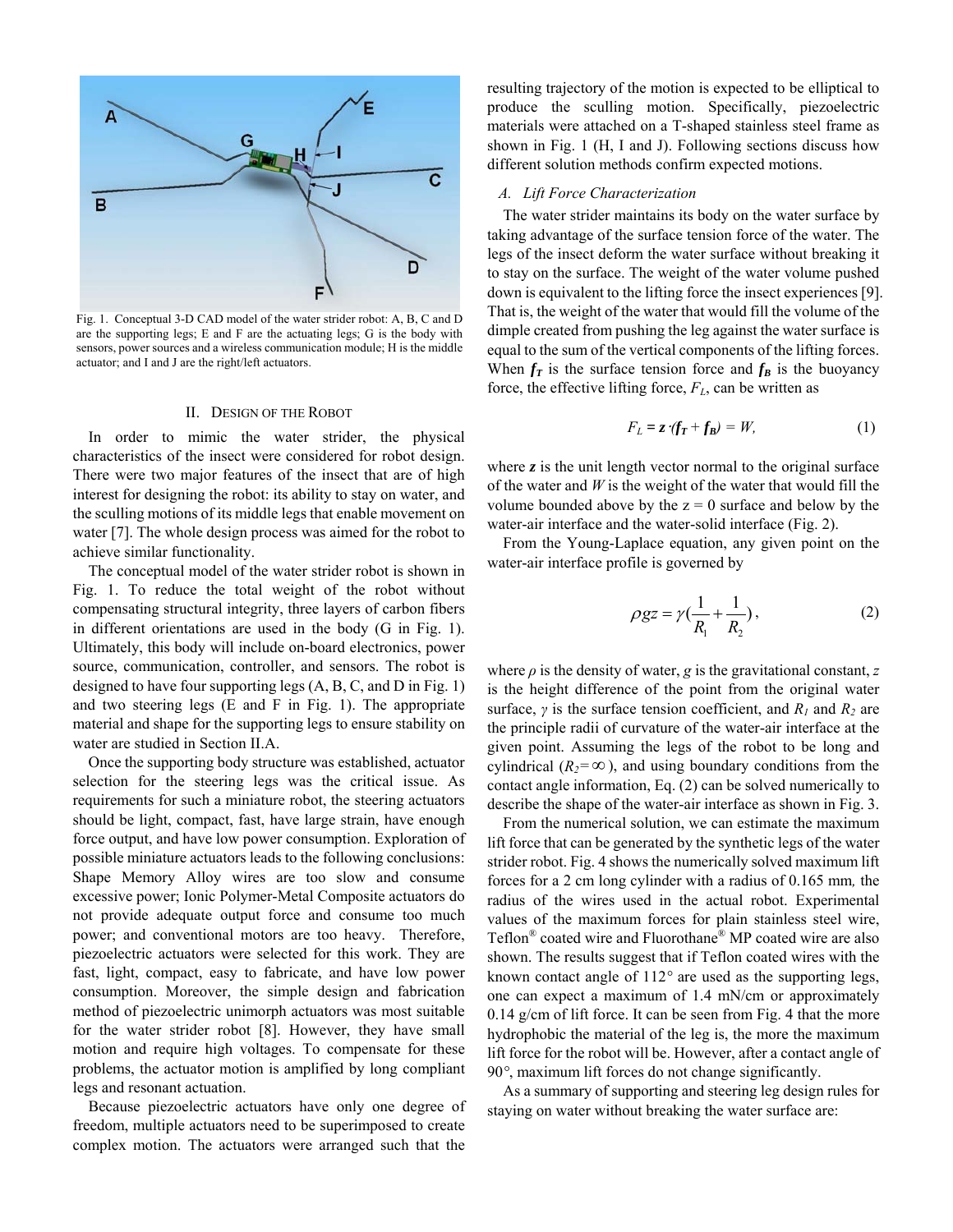

Fig. 2. Force components acting on a partially submerged solid cylinder body.  $\theta$  is the contact angle between the solid body and water.



Fig. 3. Numerically solved water profile of the air-water interface. The radius of the cylinder is 0.3 mm, and the contact angle is 112˚(Teflon®). Scales are in mm.



Fig. 4. Numerically solved maximum lift forces of the specimen along with three experimental data.

- 1) Lift force is linearly proportional to the leg length in contact with water; so, longer legs can support more weight.
- 2) The supporting legs should be stiff in order to not lose lift forces due to the bending of the leg.
- 3) Leg material contact angle should be much larger than 90° for maximum lift.
- 4) Steering leg's normal force per given length on water surface should not exceed its maximum lift force per unit length (1.4 mN/cm for Teflon®).
- 5) Leg end tip shape should be bent upwards slightly in order to prevent a singularity at the tip, which would decrease the lifting capability.
- 6) Leg radius is insignificant for the surface tension force. But smaller is better for a surface tension dominated locomotion and to minimize overall weight.

7) To maximize the lift force, the distance between the neighboring legs must exceed the width of the dimple they create.

# *B. Piezoelectric Unimorph Actuator Analysis*

A T-shaped mechanism used in the water strider robot can be divided into three unimorph piezoelectric actuators (Fig. 5) with an extension part as shown in Fig. 6. Among various kinds of piezoelectric materials,  $Pb(Zr,Ti)O<sub>3</sub>$  (PZT-5H, Piezo Systems Inc.) is chosen [8,10]. Stainless steel is used as the elastic layer of the unimorph actuator. Kinematic analysis of three actuators involves the deflection of each unimorph actuator. Therefore, it is essential to study a single unimorph actuator.

Assuming a small deflection, the end tip deflection, *δ,* is given by [11]

$$
\delta = L_p \left( \frac{L_p}{2} + L_s - L_p \right) C_M M_V V
$$
\n
$$
- \left[ C_M \left( \frac{1}{3} L_p^3 + L_p^2 (L_s - L_p) + L_p (L_s - L_p)^2 \right) + \frac{6 (L_s - L_p)^2}{w E_s t_s^3} \right] f,
$$
\n(3)

where *V* is applied voltage and *f* is externally applied force. The curvature per unit length,  $C_M$ , and the torque per unit length across electrodes,  $M_V$ , are given by

$$
C_M = \frac{12}{wE_s t_s t_p^2} \frac{AB(AB+1)}{A^2B^4 + 2A(2B + 3B^2 + 2B^3) + 1}
$$
  

$$
M_V = -d_{31}wE_p t_p AB(B+1)/(2AB+2),
$$
 (4)

where  $A = E_s/E_p$ ,  $B = t_s/t_p$ . Descriptions of other variables in Eq. (3) and (4) are given in Table I.

| <b>TABLE I</b>                                |
|-----------------------------------------------|
| PARAMETERS OF THE UNIMORPH ACTUATORS AND LEGS |
| IN EQ. $(3)-(5)$ AND FIG. 5-6                 |

| Parameter        | Description                                                                       |  |  |
|------------------|-----------------------------------------------------------------------------------|--|--|
| $d_{31}$         | Piezoelectric coefficient coupling $z$ electric field to $x$ strain               |  |  |
| $E_p$            | Elastic modulus of piezoelectric actuator                                         |  |  |
| $E_{s}$          | Elastic modulus of stainless steel                                                |  |  |
| L1               | Length of the stainless steel base for the middle PZT-5H<br>heam                  |  |  |
| $L_{ls}$         | Effective length of the stainless steel base for the middle<br>PZT-5H beam        |  |  |
| $L_{lp}$         | Length of the middle PZT-5H beam                                                  |  |  |
| L,               | Length of the stainless steel base for the right or left<br>PZT-5H beam           |  |  |
| $L_{2s}$         | Effective length of the stainless steel base for the right or<br>left PZT-5H beam |  |  |
| $L_{2p}$         | Length of the right or left PZT-5H beam                                           |  |  |
| w                | Width of the stainless steel and PZT-5H beam                                      |  |  |
| $t_{p}$          | Thickness of the PZT-5H actuator                                                  |  |  |
| $t_{\rm s}$      | Thickness of stainless steel beam                                                 |  |  |
| $t_f$            | Thickness of the folded spacer                                                    |  |  |
| Leg <sub>l</sub> | Part 1 length of the actuating leg                                                |  |  |
| Leg <sub>2</sub> | Part 2 length of the actuating leg                                                |  |  |
| Leg <sub>3</sub> | Part 3 length of the actuating leg                                                |  |  |
| Leg <sub>4</sub> | Part 4 length of the actuating leg                                                |  |  |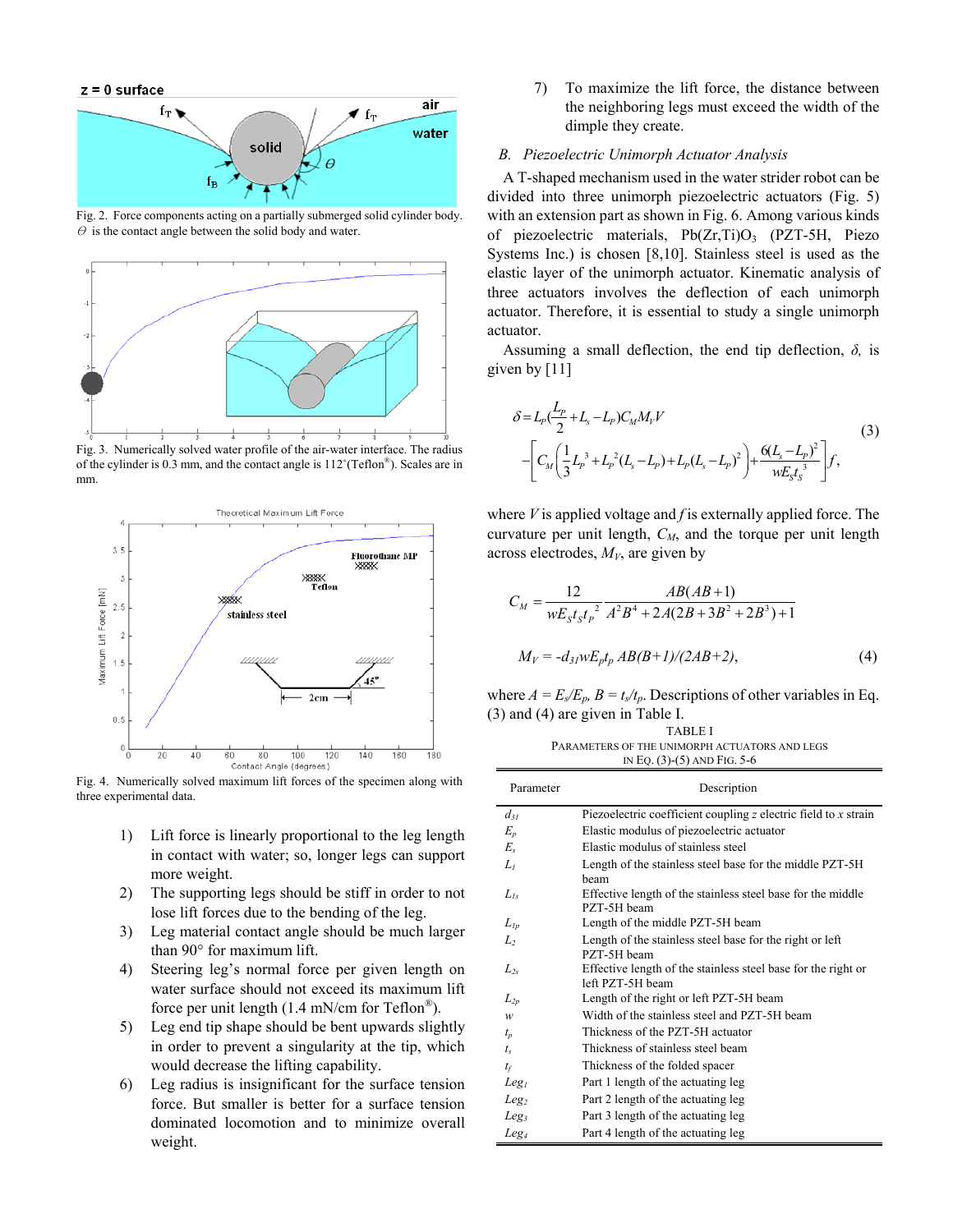

Fig. 5. Schematic of the unimorph piezoelectric actuator with the extended stainless steel layer*.* 



Fig. 6. Schematics of (a) the T-shape motion mechanism using three PZT-5H based unimorph actuators and (b) one of the side legs.

Because each unimorph actuator is driven by a separate signal, the three piezoelectric unimorph actuators are assumed to be basically independent and decoupled in motion. Thus, the system can be represented by using superposition of three independent unimorph actuators.

From the dimensions of each actuator and using Eq. (3), the maximum displacement of the vertical actuator,  $L_1$ , is 124.1  $\mu$ m. The maximum displacement of the horizontal actuator,  $L_2$ , is 108.6 μm because the extension parts differ in size. These results were obtained at the quasi-static state without consideration of the resonance. The modal characteristics will be analyzed in the next section.



Fig. 7. Global coordinate system (XYZ) and local coordinate system (X'Y'Z').

## *C. Kinematic Analysis*

**p**

The elliptical motion of the T-shaped steering mechanism is verified using the kinematic relations. Global and local coordinate systems are defined as shown in Fig. 7.

The deflection of each piezoelectric actuator is assumed to be small. From the homogeneous transformation matrix *F* and the local position vector of the leg's tip  $p$ , its global position can be obtained as follows:

$$
\mathbf{F} = \begin{bmatrix} 1 & 0 & 0 & 0 & 0 \\ 0 & \cos \alpha & -\sin \alpha & (L_1 - L_{1s}) + L_{1s} \cos \alpha - \frac{w \sin \alpha}{2} \\ 0 & \sin \alpha & \cos \alpha & t_f + L_{1s} \sin \alpha + \frac{w \cos \alpha}{2} \\ 0 & 0 & 0 & 1 \end{bmatrix}
$$

$$
\mathbf{p} = \begin{bmatrix} (L_2 - L_{2s}) + (L_{2s} + Leg_1) \cos \beta + (Leg_2 + Leg_3) \cos(\beta + \zeta) \\ (L_{2s} + Leg_1) \sin \beta + (Leg_2 + Leg_3) \sin(\beta + \zeta) \\ 1 \end{bmatrix}, \quad (5)
$$

where  $a \approx \arctan(\delta \sqrt{L_{1s}})$ ,  $\beta \approx \arctan(\delta h/L_{2s})$  and  $\zeta = 20^\circ$  (the sweep angle of the leg).  $\delta_{\nu}$  and  $\delta_{h}$  *are* vertical and horizontal actuator deflections, respectively.

The global position is the product of the homogeneous transformation matrix and the local position vector:

$$
(x, y, z)^{T}_{\text{tip}} = \mathbf{Fp}.
$$
 (6)

When the unipolar sinusoidal voltage with peak-to-peak amplitude of 150 V and frequency of 1 Hz is given and the phase difference between the horizontal and the vertical PZT actuators is 90º, the trajectory of the elliptic tip motion is shown in Fig. 8. At this low frequency actuation, the resulting elliptic motion has amplitude of around 0.4 mm in the *y*-direction and 0.2 mm in the *z*-direction. Table II shows the results of the static analysis. Deflection in the y-direction, parallel to the direction of forward motion of the robot, is the largest given the same amplitude of input signals to all PZT actuators, and the overall motion amplification is around 6 due to the leg kinematics.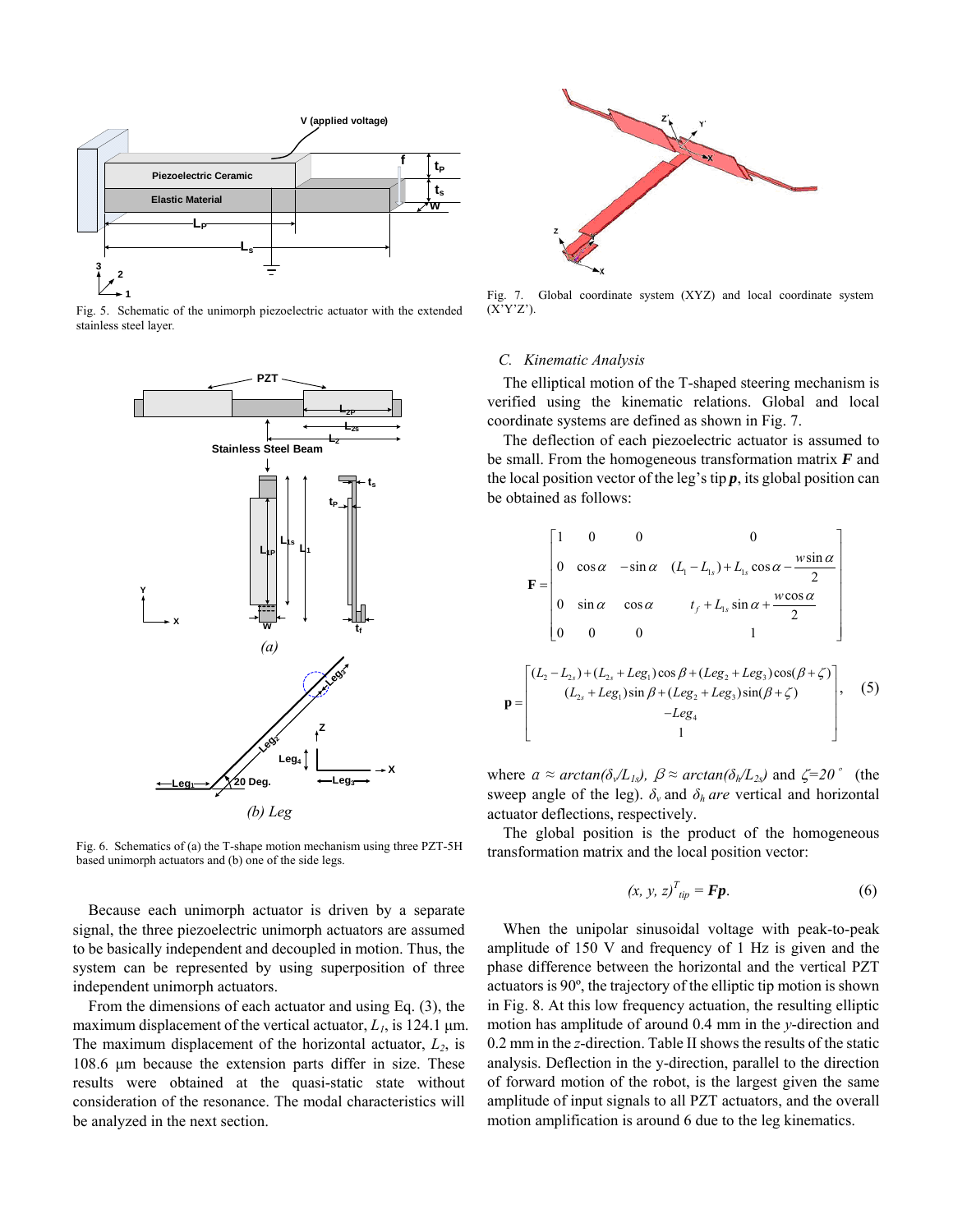

Fig. 8. Simulated trajectory of the leg's tip (magnified side view).



Fig. 9. Mode shapes: (a)  $1^{st}$  mode, front view; (b)  $2^{nd}$  mode, side view; (c)  $3^{rd}$ mode, top view; (d)  $4<sup>th</sup>$  mode, top view.

TABLE II DISPLACEMENT OF THE ACTUATORS AND THE LEG TIP AND ACTUATOR MOTION AMPLIFICATION FOR VARIOUS DC VOLTAGES

| Voltage (V) | Displacement of<br>Actuators (mm) | Displacement of<br>Leg Tip $(mm)$ | Amplifi-<br>cation |
|-------------|-----------------------------------|-----------------------------------|--------------------|
| 50          | 0.056                             | 0.344<br>$(0.201)$ *              | 6.143              |
| 100         | 0.112                             | 0.689<br>$(0.401)$ *              | 6.152              |
| 150         | 0.168                             | 1.033<br>$(0.602)*$               | 6.149              |

*()\*: Analytic values using MATLAB*

## *D. Finite Element Method Analysis*

Besides the motion amplification due to the steering leg kinematics, resonant actuation was also used to amplify the steering leg stroke. Therefore, a 3D finite element analysis with ANSYS® was performed to observe resonant frequencies of the entire steering mechanism. Knowing the resonant frequencies and their mode shapes helped to design the right driving frequencies for forward/backward and turning motions. Fig. 9 shows the first four resonant mode shapes and their frequencies. Here, the  $3<sup>rd</sup>$  and the  $4<sup>th</sup>$  modes enable out-of-phase and in-phase vibration of the left and right steering actuators (I and J in Fig. 1) respectively. The  $3<sup>rd</sup>$  mode enables turning of the robot and the  $4<sup>th</sup>$  one does the forward/backward motion. Thus,



Fig. 10. Example of input signals and the resulting motion of the leg.



Fig. 11. Trajectory of the end tip of the steering legs.



Fig. 12. Photo of the elliptical motion of the end tip of the steering legs, driven at 41 Hz (close to the  $4<sup>th</sup>$  mode) and 20 V peak-to-peak signals. The width of the ellipse is approximately 2mm.

by just changing the driving signals of all actuators to excite different modes, steering control can be realized in this mechanism. Since the quality factor of the fabricated PZT-5H based unimorph actuators is approximately 22, resonant modes amplify the static motion of the unimorph actuators up to 130 times (including the kinematic amplification factor of 6.1 from Table II). This would drop the actuator output force at the actuating leg tip with the same amount. For example, 5 mN of piezo-actuator force would be reduced to 0.019 mN/cm for a 2 cm actuating leg contacting with water, which is far less than the maximum steering leg output force of 1.4 mN/cm in Section II.A. Thus the water surface would not be broken at any time of actuation. The force output of the piezoelectric unimorph actuator can be found using Eq. (3), by setting  $\delta = 0$  and solving for *f*, which is the blocking force needed to keep the displacement (*δ*) zero.

#### *E. Locomotion Mechanism*

Motions of the three piezoelectric unimorph actuators were expected to produce elliptical motions of the actuating legs. Fig. 10 shows the signals fed in to the unimorphs and the expected leg motion simulated in the previous section.

Two sinusoidal AC voltage signals with a phase difference of 90º were applied to the actuators. If the signal to the middle actuator was 90º faster than the signals to the left actuator, the end tip of the left actuating leg would create counter clockwise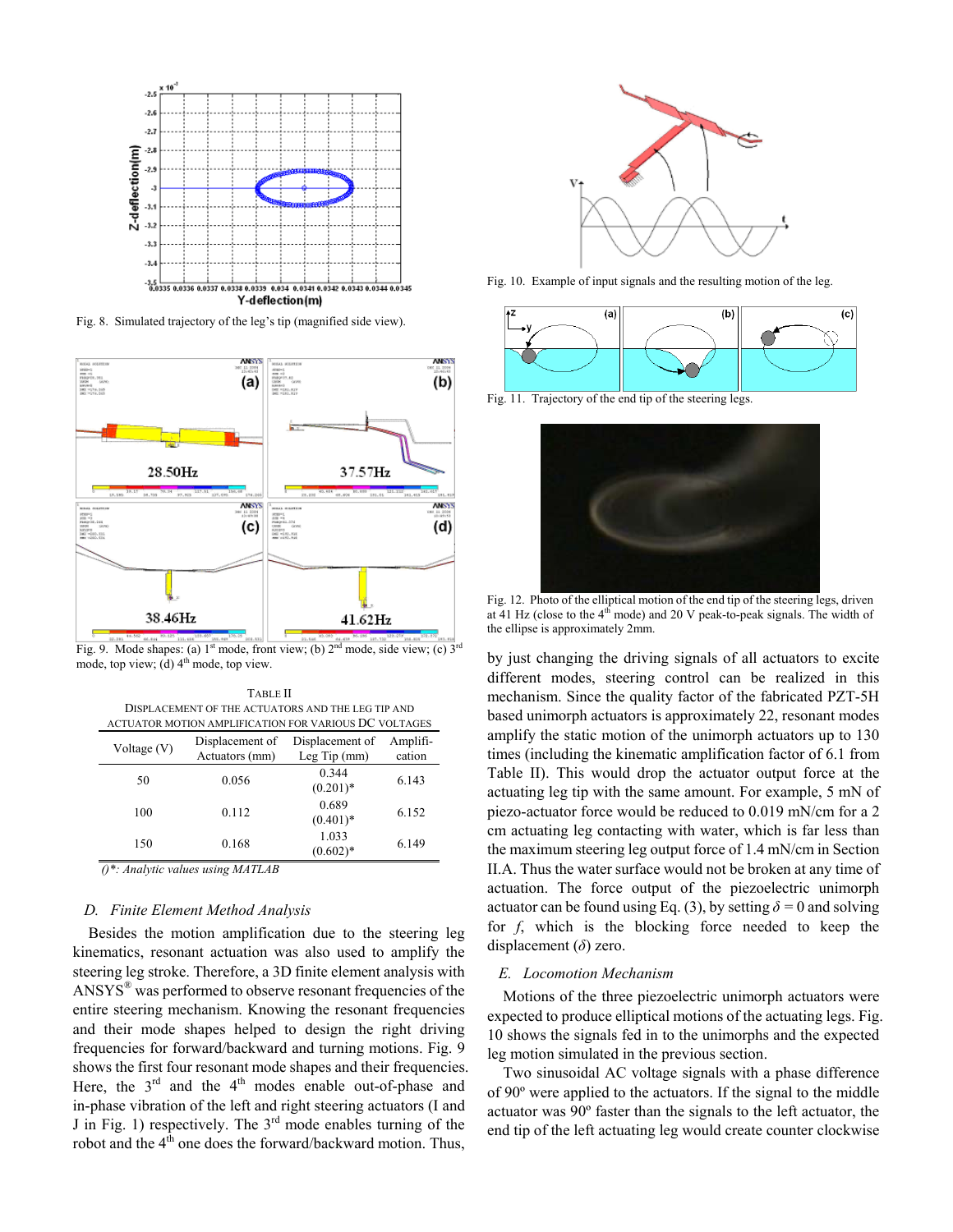

Fig. 13. Water strider robot on water surface. A~J are labeled in correspondence with Fig. 1.

elliptical motion as shown in Fig. 10 and 11. The experiments validated that the end tip of the leg creates an elliptical motion as shown in Fig. 12. If the signal to the middle actuator lagged 90º behind the other signal, the end tip of the leg drew a clockwise ellipse. Thus by switching the phase of the middle actuator signal, one can achieve forward/backward motion. Similarly, having two opposing sinusoidal signals to right/left actuators to excite the 3rd mode can create two different elliptical motions at the end of the legs, one rotating clockwise while the other rotates counter clockwise. This can be used to turn the robot.

# III. EXPERIMENT

As discussed previously, the hydrophobicity of legs is



40mm Fig. 14. Forward motion of the robot; 26mm in 1.2 second interval. Fig. 15. Right turn in 1.5 second intervals (a-c).

crucial in supporting the weight of the water strider robot. The more hydrophobic the material of the leg is, the higher the maximum lifting force one can produce. Four stainless steel legs could support up to a total mass of 1.13 grams including four legs and the carbon fiber body. Improving the contact angle with a Teflon® coated wire, the maximum payload was increased to 1.82 grams, which is around 60% improvement. The total length of the supporting legs of the robot that were in contact with the water surface was approximately 16 cm. From the surface tension analysis, the theoretical value of the maximum payload was 2.24 grams, which was about 23% more than the experimental value. The error may be explained by taking into account the bending of the supporting legs, and more rigorous analysis is left for future research. The overall weight of the robot was  $0.67$  grams. So the Teflon<sup>®</sup> coated supporting legs can support up to 3 times the total weight of the robot.

Testing maximum payload assured the water strider's static stability after attaching actuators. Actuation experiments followed to prove the feasibility of motion control on the water